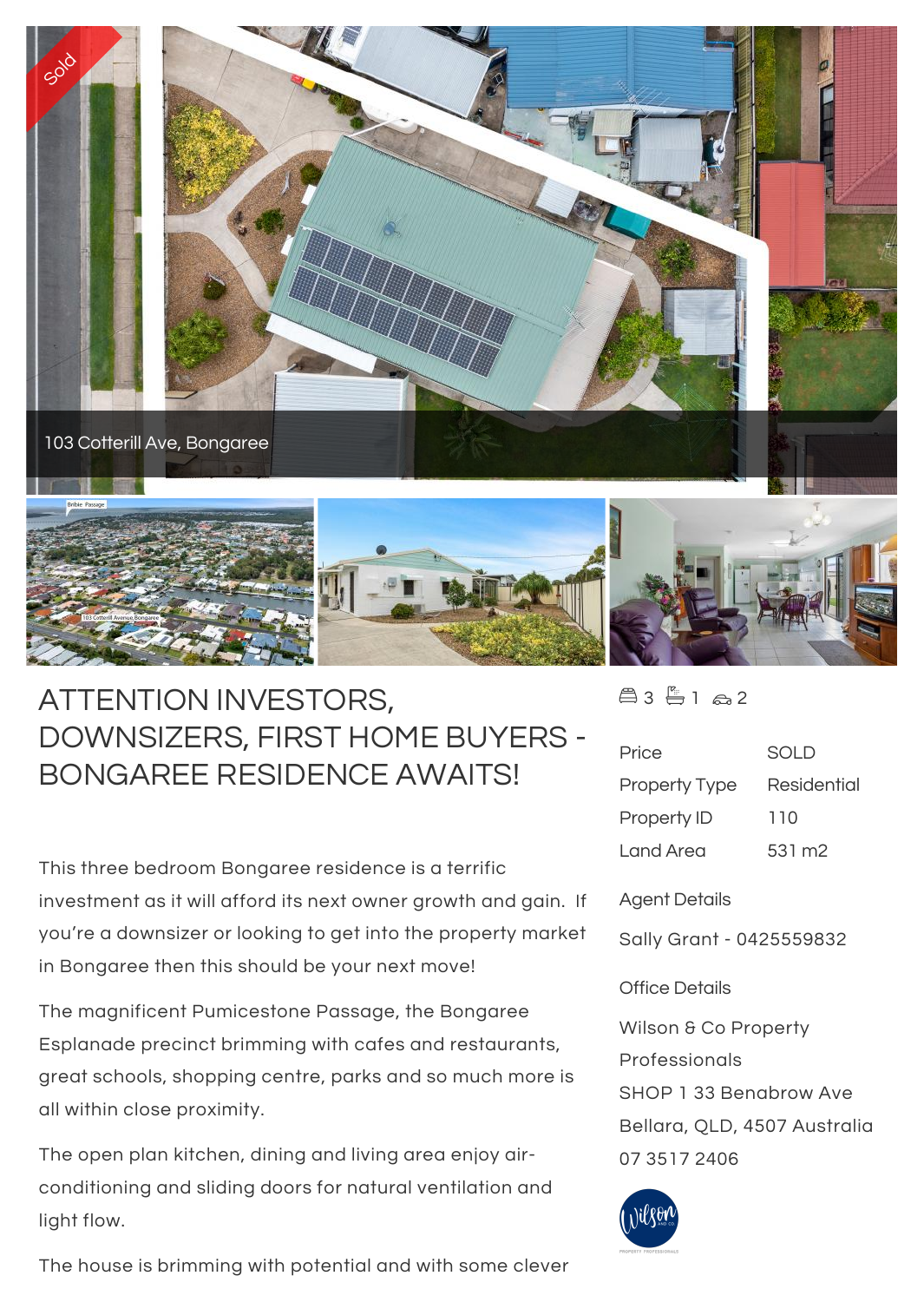revamping an ensuite could easily be added to the Master Bedroom thanks to the extra large laundry space. Leave as is and enjoy the space that the laundry provides for a small workshop or home office.

The house is brimming with potential and with some clever  $\mathcal{L}_\text{max}$ 

The Master bedroom is airconditioned and has a ceiling fan and robes, as well as a wide sliding door that opens to the private side courtyard.

Bedroom two is airconditioned with robes, whilst bedroom 3 has ceiling fan and robes.

For those with a few extra toys, this is the place to bring the boat and caravan, with dual sided access making the extra parking space a huge added bonus.

The large private fully fenced yard has some added features including a spear pump, water tank, two garden sheds, green house, established fruit trees and low maintenance gardens.

## FEATURES

- Solid block construction
- Double carport
- Rear portico
- 20 solar panels
- Air-conditioning
- Security Screens
- Hardwired smoke alarms
- Triple locked doors
- Motion Sensor security system
- Projected rent of \$450 to \$460 per week
- Fully fenced yard ideal for keeping the kids and pets safe
- Double Sided Access

Be quick, it's perfectly set for the savvy investor to pounce and add to their portfolio. It's ready for the first home owner to get into the property market, and for downsizers, you'll appreciate the space this property affords for the boat and van - it's lock and leave with peace of mind.

This one won't last long so hurry to inspect. Call Sally on 0425